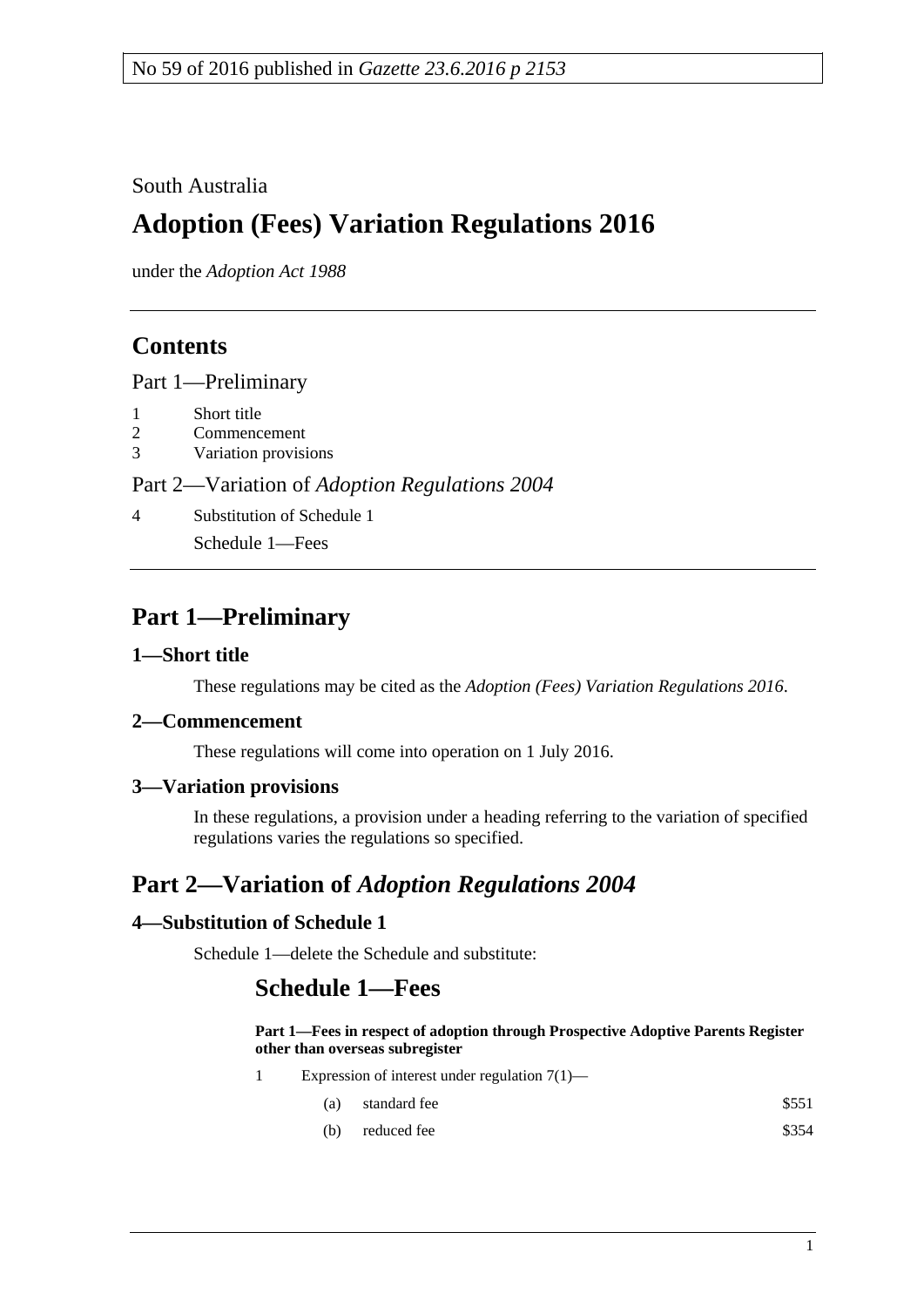| 2  | Application for registration as a prospective adoptive<br>parent-                                                                                                                                                                                                                                                                   |                                                                                               |          |  |
|----|-------------------------------------------------------------------------------------------------------------------------------------------------------------------------------------------------------------------------------------------------------------------------------------------------------------------------------------|-----------------------------------------------------------------------------------------------|----------|--|
|    | (a)                                                                                                                                                                                                                                                                                                                                 | standard fee                                                                                  | \$725    |  |
|    | (b)                                                                                                                                                                                                                                                                                                                                 | reduced fee                                                                                   | \$399    |  |
| 3  | Preparation of an assessment report by the Chief Executive<br>under regulation 9-                                                                                                                                                                                                                                                   |                                                                                               |          |  |
|    | (a)                                                                                                                                                                                                                                                                                                                                 | standard fee                                                                                  | \$705    |  |
|    | (b)                                                                                                                                                                                                                                                                                                                                 | reduced fee                                                                                   | \$358    |  |
| 4  | On selection of an applicant for an adoption order under<br>regulation 19                                                                                                                                                                                                                                                           |                                                                                               | \$352    |  |
|    |                                                                                                                                                                                                                                                                                                                                     | Part 2—Fees in respect of adoption through overseas subregister                               |          |  |
| 5  |                                                                                                                                                                                                                                                                                                                                     | Expression of interest under regulation $7(1)$ —                                              |          |  |
|    | (a)                                                                                                                                                                                                                                                                                                                                 | standard fee                                                                                  | \$847    |  |
|    | (b)                                                                                                                                                                                                                                                                                                                                 | reduced fee                                                                                   | \$635    |  |
| 6  | Application for registration as a prospective adoptive parent<br>and preparation of an assessment report by the<br>Chief Executive under regulation 9-                                                                                                                                                                              |                                                                                               |          |  |
|    | (a)                                                                                                                                                                                                                                                                                                                                 | standard fee                                                                                  | \$4 2 34 |  |
|    | (b)                                                                                                                                                                                                                                                                                                                                 | reduced fee                                                                                   | \$3 527  |  |
|    | (The fee includes participation in certain workshops and<br>seminars.)                                                                                                                                                                                                                                                              |                                                                                               |          |  |
| 7  | On preparation of file for lodging with relevant authority of<br>overseas country                                                                                                                                                                                                                                                   |                                                                                               | \$2822   |  |
| 8  | On selection of an applicant for an adoption order for a<br>particular child under regulation 19-                                                                                                                                                                                                                                   |                                                                                               |          |  |
|    | (a)                                                                                                                                                                                                                                                                                                                                 | for first child to be placed for adoption                                                     | \$3 668  |  |
|    | (b)                                                                                                                                                                                                                                                                                                                                 | for second or subsequent child to be placed for<br>adoption                                   | \$3 527  |  |
|    | Part 3-Other fees                                                                                                                                                                                                                                                                                                                   |                                                                                               |          |  |
| 9  | On lodgement of an application for transfer of registration<br>under regulation 11                                                                                                                                                                                                                                                  |                                                                                               | \$296    |  |
| 10 |                                                                                                                                                                                                                                                                                                                                     | On lodgement of an application for conversion of registration<br>\$480<br>under regulation 12 |          |  |
| 11 | For preparation of an assessment report by the Chief<br>\$480<br>Executive following an application for conversion of<br>registration under regulation 12                                                                                                                                                                           |                                                                                               |          |  |
| 12 | For all functions associated with consent to adoption and,<br>where necessary, the preparation of a report under<br>section $22(1)$ of the Act prior to an application to the Court<br>for an order for adoption of a child by a person other than a<br>person selected as an applicant for an adoption order from the<br>register- |                                                                                               |          |  |
|    | (a)                                                                                                                                                                                                                                                                                                                                 | if the application for an adoption order is to relate to<br>only 1 child                      | \$393    |  |